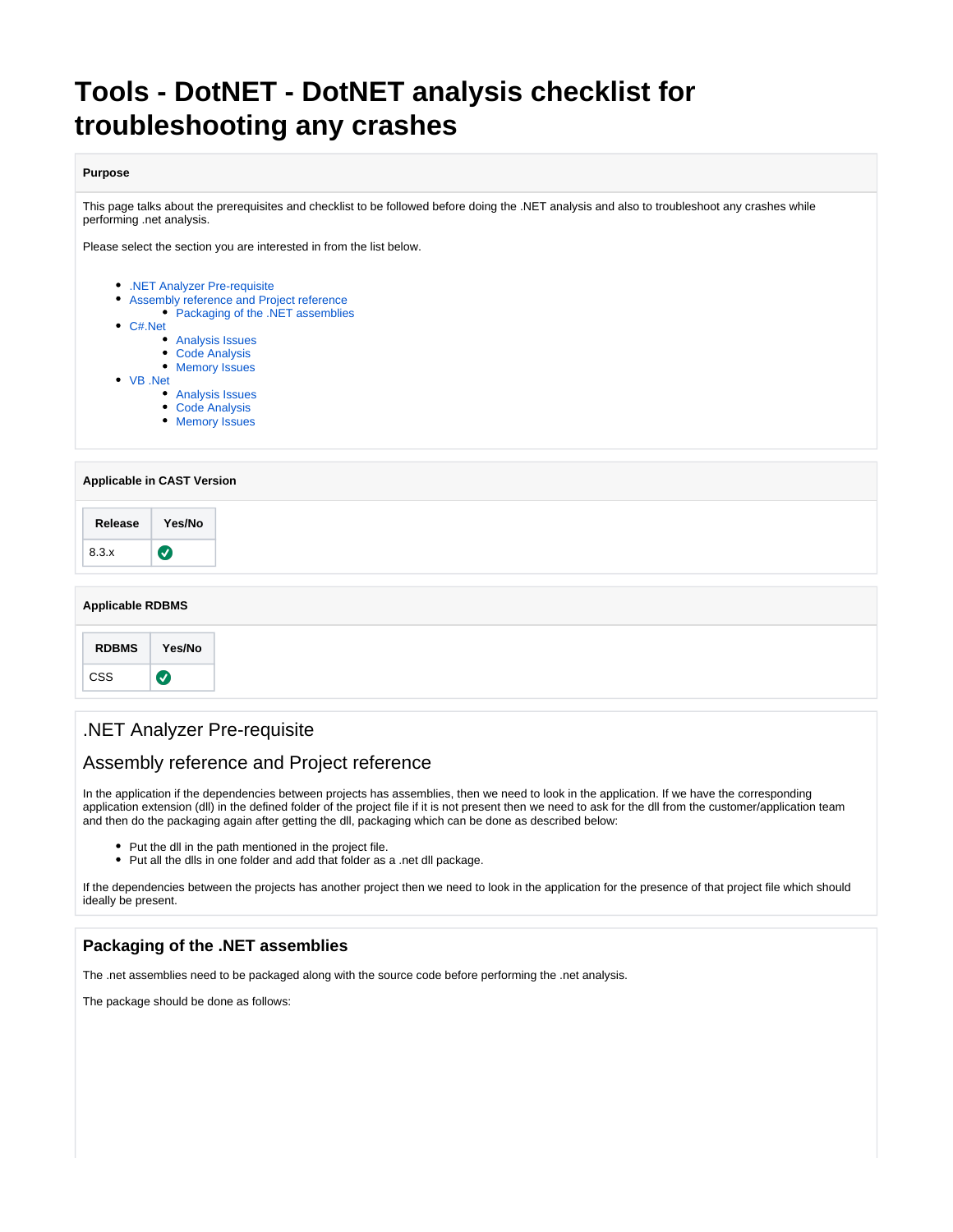#### 1. Open DMT.

- 2. Add new package
- 3. Select **Automated extraction of required .net assemblies**

| $\bullet$ Choose a location                                                                            |  |
|--------------------------------------------------------------------------------------------------------|--|
| Select a database                                                                                      |  |
| DB <sub>2</sub> zOS                                                                                    |  |
| DB <sub>2</sub> UDB                                                                                    |  |
| Oracle                                                                                                 |  |
| <b>MS SQL Server</b>                                                                                   |  |
| Sybase                                                                                                 |  |
| A Select a Source Code Management system (SCM)                                                         |  |
| <b>SVN - Subversion</b>                                                                                |  |
| <b>TFS - Team Foundation Server</b>                                                                    |  |
| A Select a vendor specific repository                                                                  |  |
| <b>Oracle Forms and Reports</b>                                                                        |  |
| Mainframe                                                                                              |  |
| <b>Business Objects</b>                                                                                |  |
| <b>SAP</b>                                                                                             |  |
| <b>Generic extraction</b>                                                                              |  |
| ⊿ Others                                                                                               |  |
| Files on your file system                                                                              |  |
| Automated extraction of required jar files                                                             |  |
| Automated extraction of required .NET assemblies                                                       |  |
| $\blacktriangleright$ Definition of selection                                                          |  |
| Choose this item when 'Missing library file' alerts (.Net assemblies) are generated in other packages. |  |
|                                                                                                        |  |

- 4. Defining a package on C:\Windows\assembly does not extract the system assemblies. Use the below instructions instead.
	- a. Choose C:\Windows\Microsoft.NET\Framework\v4.0.30319. Choosing between 32 & 64 bits is mostly a non issue. What matters is the interface, and the interface is the same in both cases. But it is important to choose a folder where you will have only one version of system libraries. If you don't, then for some projects a version might be selected, for other projects, another version, which may lead to ambiguities later.
		- i. So, if you know none of the project requires a version more recent than xxx, just select C:\Windows\Microsoft. NET\Framework\v"xxx"
		- ii. If you don't know (or don't care), just select: C:\Windows\Microsoft.NET\Framework\v"latest available" Which will most of the time be: C:\Windows\Microsoft.NET\Framework\v4.0.30319
- 5. Package it
- 6. Check the required dll of other version need to be remediated, follow the below page which also explains how to remediate the alerts: [Delivery](https://doc.castsoftware.com/display/TG/Delivery+Manager+Tool+-+Information+-+Project+Remediation+-+Remediate+packaging+alerts)  [Manager Tool - Information - Project Remediation - Remediate packaging alerts](https://doc.castsoftware.com/display/TG/Delivery+Manager+Tool+-+Information+-+Project+Remediation+-+Remediate+packaging+alerts)

**Find an example below which explains how to remediate if you have missing assemblies, or if you have missing source files.**

In the below screen shot we have 18 alerts related to missing assemblies and source files.

We have the missing assemblies mentioned below under the package content

| B Delivery for CST_Test in C:\CASTMS\Delivery5\data<br>$\overline{\phantom{a}}$                        | THE PAINT MELTING AND                                                                                                                                    | $= 4$                                                                    |
|--------------------------------------------------------------------------------------------------------|----------------------------------------------------------------------------------------------------------------------------------------------------------|--------------------------------------------------------------------------|
| 圖<br>÷<br>Ø<br>$\leftrightarrow$<br>$\Rightarrow$<br>me<br>Save Undo Redo Help Package Deliver<br>Quit |                                                                                                                                                          |                                                                          |
| V1 / My Package                                                                                        |                                                                                                                                                          |                                                                          |
| ◆ Package name<br>My Package                                                                           |                                                                                                                                                          |                                                                          |
| Content state<br>Packaging successful with 18 alerts                                                   |                                                                                                                                                          |                                                                          |
|                                                                                                        |                                                                                                                                                          |                                                                          |
| Action required<br>Check the package content before delivering it                                      |                                                                                                                                                          |                                                                          |
| $\triangleq$ Last extraction on $18/4/16$ 7:32 PM                                                      |                                                                                                                                                          |                                                                          |
| Package configuration Package content                                                                  |                                                                                                                                                          |                                                                          |
|                                                                                                        |                                                                                                                                                          |                                                                          |
|                                                                                                        | This tab displays information about what the Source Package contains - as such, it is only populated with data once you have generated a Source Package. |                                                                          |
| * Packaging alerts                                                                                     |                                                                                                                                                          |                                                                          |
|                                                                                                        |                                                                                                                                                          |                                                                          |
| Alert summary by type                                                                                  |                                                                                                                                                          |                                                                          |
| Alert type                                                                                             | Project type                                                                                                                                             | Number of alerts                                                         |
| Missing library file                                                                                   | Visual C# project                                                                                                                                        | 15                                                                       |
| Missing source file                                                                                    | Visual C# project                                                                                                                                        |                                                                          |
|                                                                                                        |                                                                                                                                                          |                                                                          |
| List of alerts of selected type (8)                                                                    |                                                                                                                                                          |                                                                          |
| <b>Alert</b>                                                                                           | Project name                                                                                                                                             | <b>Project path</b>                                                      |
| Microsoft.CSharp.dll: [4.0,]                                                                           | Sherlock .NET4                                                                                                                                           | Sherlock/Sherlock .NET4.csproj                                           |
| mscorlib.dll: [4.0.]                                                                                   | Sherlock .NET4                                                                                                                                           | Sherlock/Sherlock .NET4.csproi                                           |
| nunit.framework.dll: [2.6.4.14350.]                                                                    | <b>Tests.Sherlock.DataAccess</b>                                                                                                                         | Tests.Sherlock.DataAccess/Tests.Sherlock.DataAccess.csproj               |
| nunit.framework.dll: [2.6.4.14350,]                                                                    | Tests.Sherlock.ApplicationModule                                                                                                                         | Tests.Sherlock.ApplicationModule/Tests.Sherlock.ApplicationModule.csproj |
| nunit.framework.dll: [2.6.4.14350,]                                                                    | Tests.Sherlock.Infrastructure                                                                                                                            | Tests.Sherlock.Infrastructure/Tests.Sherlock.Infrastructure.csproj       |
|                                                                                                        |                                                                                                                                                          |                                                                          |
| nunit.framework.dll: [2.6.4.14350.]                                                                    | Tests.Sherlock.Utils                                                                                                                                     | Tests.Sherlock.Utils/Tests.Sherlock.Utils.csproi                         |
| System.Core.dll: [4.0,]                                                                                | Sherlock .NFT4                                                                                                                                           | Sherlock/Sherlock .NET4.csproj                                           |
| System.Data.DataSetExtensions.dll: [4.0.]                                                              | Sherlock .NET4                                                                                                                                           | Sherlock/Sherlock .NET4.csproi                                           |
| System.Data.dll: [4.0.]                                                                                | Sherlock .NET4                                                                                                                                           | Sherlock/Sherlock .NET4.csproj                                           |
| System.Deployment.dll: [4.0,]                                                                          | Sherlock .NET4                                                                                                                                           | Sherlock/Sherlock .NET4.csproj                                           |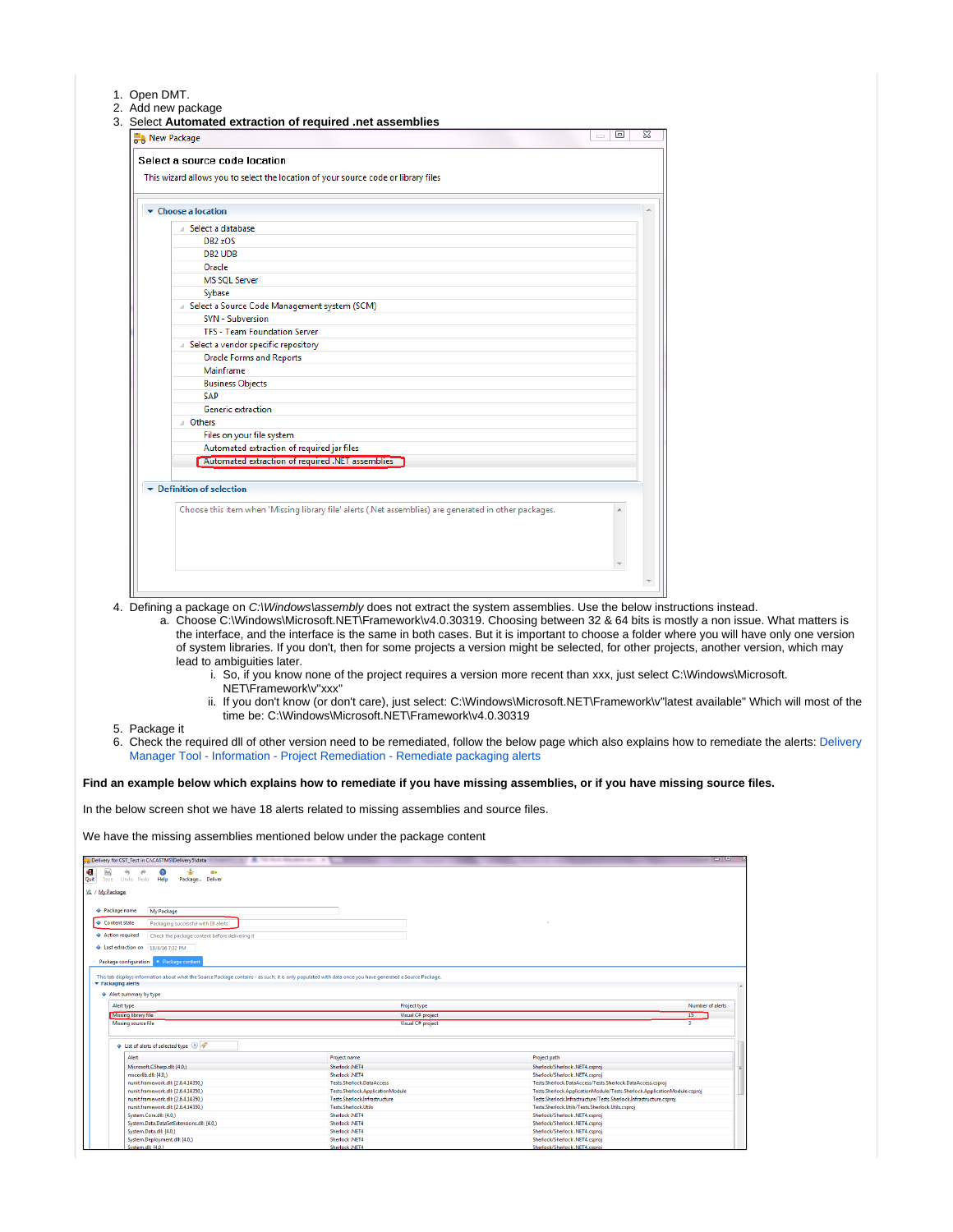Since the missing assemblies if of .Net framework version 4, so we need to package the .Net assmeblies of framework 4.

In DMT we have to select the automated extraction of required .Net assemblies.

| 回<br><b>New Package</b><br>$\equiv$<br>Select a source code location               |  |  |  |  |
|------------------------------------------------------------------------------------|--|--|--|--|
| This wizard allows you to select the location of your source code or library files |  |  |  |  |
| $\bullet$ Choose a location                                                        |  |  |  |  |
| Select a database                                                                  |  |  |  |  |
| DB <sub>2</sub> zOS                                                                |  |  |  |  |
| <b>DB2 UDB</b>                                                                     |  |  |  |  |
| Oracle                                                                             |  |  |  |  |
| <b>MS SQL Server</b>                                                               |  |  |  |  |
| Sybase                                                                             |  |  |  |  |
| Select a Source Code Management system (SCM)                                       |  |  |  |  |
| <b>SVN - Subversion</b>                                                            |  |  |  |  |
| <b>TFS - Team Foundation Server</b>                                                |  |  |  |  |
| Select a vendor specific repository                                                |  |  |  |  |
| <b>Oracle Forms and Reports</b>                                                    |  |  |  |  |
| Mainframe                                                                          |  |  |  |  |
| <b>Business Objects</b>                                                            |  |  |  |  |
| <b>SAP</b>                                                                         |  |  |  |  |
| Generic extraction                                                                 |  |  |  |  |
| <b>Others</b>                                                                      |  |  |  |  |
| Files on your file system                                                          |  |  |  |  |
| Automated extraction of required jar files                                         |  |  |  |  |
| Automated extraction of required .NET assemblies                                   |  |  |  |  |

| b Delivery for CST_Test in C:\CASTMS\Delivery5\data | ٠<br>Tell where all the above species and                                                                                                                                                                                                                                                                       |         |
|-----------------------------------------------------|-----------------------------------------------------------------------------------------------------------------------------------------------------------------------------------------------------------------------------------------------------------------------------------------------------------------|---------|
| Ð<br>H<br>↬<br>₱<br>Undo Redo Help<br>Quit<br>Save  | ÷<br>$\bullet$<br>m+<br>Package Deliver                                                                                                                                                                                                                                                                         |         |
| V1 / My Package 3                                   |                                                                                                                                                                                                                                                                                                                 |         |
| ♦ Package name                                      | My Package 3                                                                                                                                                                                                                                                                                                    |         |
| ♦ Content state                                     | Not packaged                                                                                                                                                                                                                                                                                                    |         |
| ♦ Action required                                   | Package                                                                                                                                                                                                                                                                                                         |         |
| + Last extraction on                                |                                                                                                                                                                                                                                                                                                                 |         |
| • Package configuration                             | Package content                                                                                                                                                                                                                                                                                                 |         |
| ♦ Repository                                        | This tab allows you to define what resource will be extracted and therefore included in the Resource Package. Changes in the configuration will require you to generate the package again.<br>Choose the local path to the repository. Depending on the choice you make, the configuration section will change. |         |
|                                                     | Root folder C:\Windows\Microsoft.NET\Framework64\v4.0.30319                                                                                                                                                                                                                                                     | Browse  |
|                                                     | $\triangleq$ Assemblies $\bigcirc$ $\mathscr{D} \times \mathscr{A}$                                                                                                                                                                                                                                             |         |
| Name                                                |                                                                                                                                                                                                                                                                                                                 | Version |
|                                                     |                                                                                                                                                                                                                                                                                                                 |         |
|                                                     |                                                                                                                                                                                                                                                                                                                 |         |
|                                                     |                                                                                                                                                                                                                                                                                                                 |         |
|                                                     |                                                                                                                                                                                                                                                                                                                 |         |

After packaging we can see that in the .NET assemblies package, in the package configuration tab, there is the list of all the alerts detected, and in the package content tab the list of assemblies that found to remediate these alerts.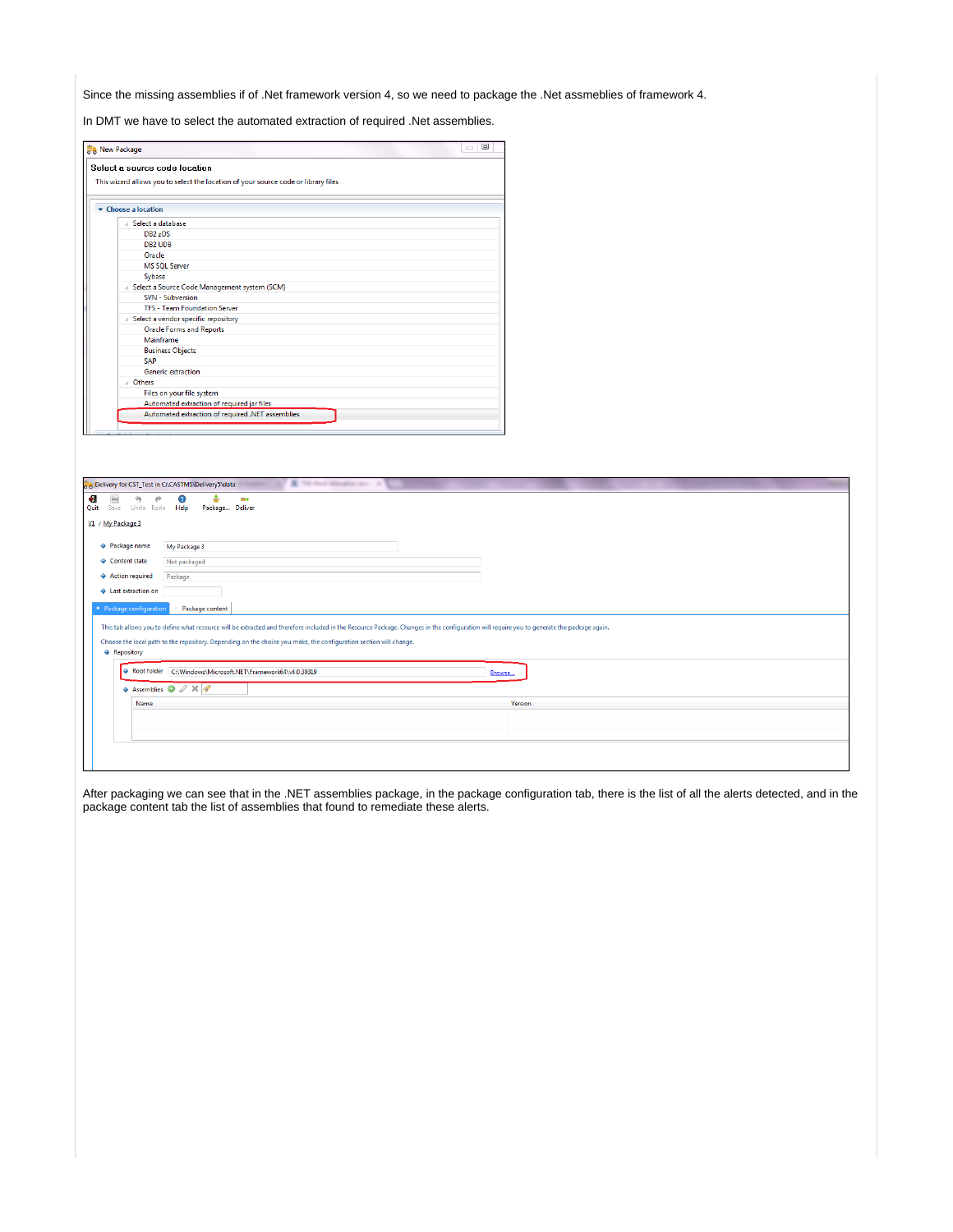| This tab allows you to define what resource will be extracted and therefore included in the Resource Package. Changes in the configuration will require you to generate the package again.<br>Choose the local path to the repository. Depending on the choice you make, the configuration section will change.<br><b>A</b> Repository |      |                      |                            |            |            |            |           |
|----------------------------------------------------------------------------------------------------------------------------------------------------------------------------------------------------------------------------------------------------------------------------------------------------------------------------------------|------|----------------------|----------------------------|------------|------------|------------|-----------|
|                                                                                                                                                                                                                                                                                                                                        |      |                      |                            |            |            |            |           |
|                                                                                                                                                                                                                                                                                                                                        |      |                      |                            |            |            |            |           |
|                                                                                                                                                                                                                                                                                                                                        |      |                      |                            |            |            |            |           |
|                                                                                                                                                                                                                                                                                                                                        |      |                      |                            |            |            |            |           |
| Root folder C:\Windows\Microsoft.NET\Framework64\v4.0.30319                                                                                                                                                                                                                                                                            |      | Browse               |                            |            |            |            |           |
| Assemblies O & X P                                                                                                                                                                                                                                                                                                                     |      |                      |                            |            |            |            |           |
| Name                                                                                                                                                                                                                                                                                                                                   |      | Version              |                            |            |            |            |           |
| Microsoft.VisualBasic.dll                                                                                                                                                                                                                                                                                                              |      | [10.0]               |                            |            |            |            |           |
| mscorlib.dll                                                                                                                                                                                                                                                                                                                           |      | [4.0]                |                            |            |            |            |           |
| System.Core.dll                                                                                                                                                                                                                                                                                                                        |      | [4.0]                |                            |            |            |            |           |
| System.Data.DataSetExtensions.dll                                                                                                                                                                                                                                                                                                      |      | [4.0]                |                            |            |            |            |           |
| System.Data.dll                                                                                                                                                                                                                                                                                                                        |      | [4.0]                |                            |            |            |            |           |
| System.Deployment.dll                                                                                                                                                                                                                                                                                                                  |      | [4.0]                |                            |            |            |            |           |
| System.dll                                                                                                                                                                                                                                                                                                                             |      | [4.0]                |                            |            |            |            |           |
| System.Drawing.dll                                                                                                                                                                                                                                                                                                                     |      | [4.0]                |                            |            |            |            |           |
| System.Windows.Forms.dll                                                                                                                                                                                                                                                                                                               |      | [4.0]                |                            |            |            |            |           |
| Package configuration . Package content<br>This tab displays information about what the Source Package contains - as such, it is only populated with data once you have generated a Source Package.<br>• Projects found                                                                                                                |      |                      |                            |            |            |            |           |
|                                                                                                                                                                                                                                                                                                                                        |      |                      |                            |            |            |            |           |
| Number of Added/Removed items is based on the cloned version of this package<br>♦ Project summary by type<br>Project type                                                                                                                                                                                                              |      | Technology           |                            | # Selected | # Ignored  | # Added    |           |
| <b>Net Resources</b>                                                                                                                                                                                                                                                                                                                   |      | C#                   |                            | 11         | $\sqrt{2}$ | $\sqrt{2}$ | $\Omega$  |
|                                                                                                                                                                                                                                                                                                                                        |      |                      |                            |            |            |            |           |
|                                                                                                                                                                                                                                                                                                                                        |      |                      |                            |            |            |            |           |
|                                                                                                                                                                                                                                                                                                                                        |      |                      |                            |            |            |            |           |
| T. Name                                                                                                                                                                                                                                                                                                                                | Path | Selected/Ignored     | Compared with last version |            |            |            |           |
| Microsoft.VisualBasic.dll                                                                                                                                                                                                                                                                                                              |      | Selected             | N/A                        |            |            |            |           |
| mscorlib.dll                                                                                                                                                                                                                                                                                                                           |      | Selected             | N/A                        |            |            |            |           |
| System.Core.dll                                                                                                                                                                                                                                                                                                                        |      | Selected             | N/A                        |            |            |            |           |
| System.Data.DataSetExtensions.dll                                                                                                                                                                                                                                                                                                      |      | Selected             | N/A                        |            |            |            |           |
| System.Data.dll                                                                                                                                                                                                                                                                                                                        |      | Selected             | N/A                        |            |            |            |           |
| System.Deployment.dll                                                                                                                                                                                                                                                                                                                  |      | Selected             | N/A                        |            |            |            |           |
| System.dll                                                                                                                                                                                                                                                                                                                             |      | Selected             | N/A                        |            |            |            |           |
| List of projects for the selected type<br>System.Drawing.dll                                                                                                                                                                                                                                                                           |      | Selected<br>Selected | N/A<br>N/A                 |            |            |            |           |
| System.Windows.Forms.dll<br>System.Xml.dll                                                                                                                                                                                                                                                                                             |      | Selected             | N/A                        |            |            |            | # Removed |

Then, after packaging we see that there are no more alerts related to missing assemblies in the DMT.

Now, in the below screen shot you could see there is a third party assembly which is missing.

| A 10 to 4 Houston and 14<br>$\Box$<br>Delivery for CST_Test in C:\CASTMS\Delivery5\data                                               |                                                |                                                                                                                                                          |                   |              |                                                                          |                  |
|---------------------------------------------------------------------------------------------------------------------------------------|------------------------------------------------|----------------------------------------------------------------------------------------------------------------------------------------------------------|-------------------|--------------|--------------------------------------------------------------------------|------------------|
| 0<br>÷<br>Undo Redo Help<br>Quit<br>Save                                                                                              | <b>MA</b><br>Package Deliver                   |                                                                                                                                                          |                   |              |                                                                          |                  |
| V1 / My Package                                                                                                                       |                                                |                                                                                                                                                          |                   |              |                                                                          |                  |
| <b>◆ Package name</b><br>My Package                                                                                                   |                                                |                                                                                                                                                          |                   |              |                                                                          |                  |
| ♦ Content state                                                                                                                       | Packaging successful with 7 alerts             |                                                                                                                                                          |                   |              |                                                                          |                  |
| ♦ Action required                                                                                                                     | Check the package content before delivering it |                                                                                                                                                          |                   |              |                                                                          |                  |
| Last extraction on 18/4/16 7:32 PM                                                                                                    |                                                |                                                                                                                                                          |                   |              |                                                                          |                  |
| Package configuration . Package content                                                                                               |                                                |                                                                                                                                                          |                   |              |                                                                          |                  |
|                                                                                                                                       |                                                | This tab displays information about what the Source Package contains - as such, it is only populated with data once you have generated a Source Package. |                   |              |                                                                          |                  |
| Tests.Sherlock.Infrastructure                                                                                                         |                                                | Tests.Sherlock.Infrastructure/Tests.Sherlock.Infrastructure.csproj                                                                                       | Selected          |              | N/A                                                                      |                  |
| Tests.Sherlock.Utils                                                                                                                  |                                                | Tests.Sherlock.Utils/Tests.Sherlock.Utils.csproj                                                                                                         | Selected          |              | N/A                                                                      |                  |
| <b>Tests.Utils</b>                                                                                                                    |                                                | Tests.Utils/Tests.Utils.csproj                                                                                                                           | Selected          |              | N/A                                                                      |                  |
| $\blacktriangleright$ Packaging alerts                                                                                                |                                                |                                                                                                                                                          |                   |              |                                                                          |                  |
| A Alert summary by type                                                                                                               |                                                |                                                                                                                                                          |                   |              |                                                                          |                  |
| Alert type                                                                                                                            |                                                |                                                                                                                                                          | Project type      |              |                                                                          | Number of alerts |
| Missing library file                                                                                                                  |                                                |                                                                                                                                                          | Visual C# project |              |                                                                          | $\sqrt{4}$       |
| Missing source file                                                                                                                   |                                                |                                                                                                                                                          | Visual C# project |              |                                                                          |                  |
|                                                                                                                                       |                                                |                                                                                                                                                          |                   |              |                                                                          |                  |
| $\textcolor{blue}{\blacklozenge}$ List of alerts of selected type $\textcolor{blue}{\blacklozenge}$ $\textcolor{blue}{\blacklozenge}$ |                                                |                                                                                                                                                          |                   |              |                                                                          |                  |
| Alert                                                                                                                                 |                                                | Project name                                                                                                                                             |                   | Project path |                                                                          |                  |
| nunit.framework.dll: [2.6.4.14350.]                                                                                                   |                                                | Tests.Sherlock.DataAccess                                                                                                                                |                   |              | Tests.Sherlock.DataAccess/Tests.Sherlock.DataAccess.csproj               |                  |
| nunit.framework.dll: [2.6.4.14350,]                                                                                                   |                                                | Tests.Sherlock.ApplicationModule                                                                                                                         |                   |              | Tests.Sherlock.ApplicationModule/Tests.Sherlock.ApplicationModule.csproj |                  |
| nunit.framework.dll: [2.6.4.14350,]                                                                                                   |                                                | Tests.Sherlock.Infrastructure                                                                                                                            |                   |              | Tests.Sherlock.Infrastructure/Tests.Sherlock.Infrastructure.csproj       |                  |
| nunit.framework.dll: [2.6.4.14350,]                                                                                                   |                                                | <b>Tests.Sherlock.Utils</b>                                                                                                                              |                   |              | Tests.Sherlock.Utils/Tests.Sherlock.Utils.csproj                         |                  |
|                                                                                                                                       |                                                |                                                                                                                                                          |                   |              |                                                                          |                  |

We need to create another package and provide the path of the third party assembly.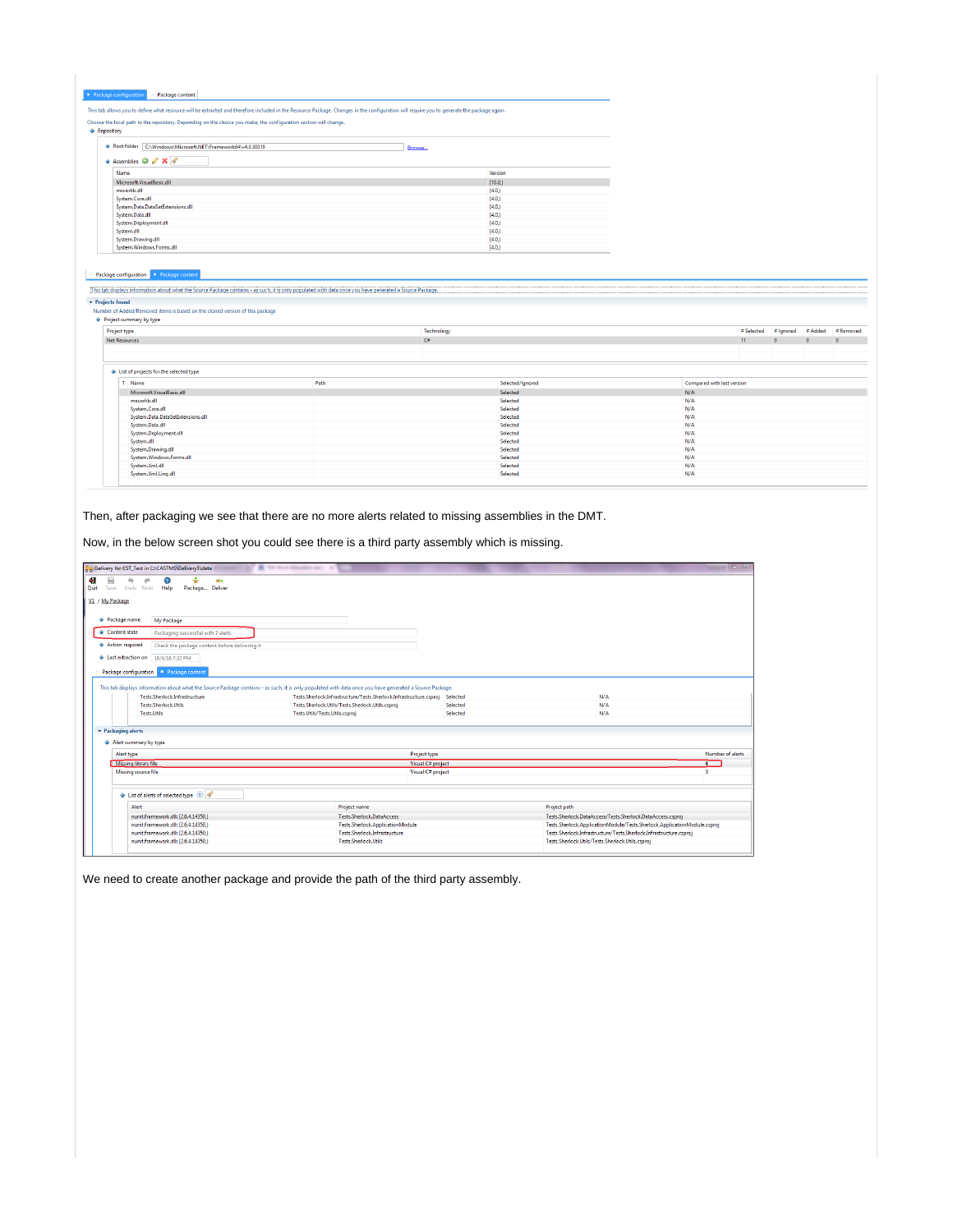| Undo Redo<br>Save       | me<br>Help<br>Package Deliver                                                                                                                                                                                 |         |
|-------------------------|---------------------------------------------------------------------------------------------------------------------------------------------------------------------------------------------------------------|---------|
| V1 / My Package 4       |                                                                                                                                                                                                               |         |
| ◆ Package name          | My Package 4                                                                                                                                                                                                  |         |
| ♦ Content state         | Not packaged                                                                                                                                                                                                  |         |
| ♦ Action required       | Package                                                                                                                                                                                                       |         |
|                         |                                                                                                                                                                                                               |         |
| + Last extraction on    |                                                                                                                                                                                                               |         |
| • Package configuration | Package content<br>This tab allows you to define what resource will be extracted and therefore included in the Resource Package. Changes in the configuration will require you to generate the package again. |         |
| ♦ Repository            | Choose the local path to the repository. Depending on the choice you make, the configuration section will change.                                                                                             |         |
|                         | Root folder D:\Nunitframework dll<br>Browse                                                                                                                                                                   |         |
|                         | ◆ Assemblies ◎ 2 ※ /                                                                                                                                                                                          |         |
| Name                    |                                                                                                                                                                                                               | Version |
|                         |                                                                                                                                                                                                               |         |

After packaging the third party assembly the package is fine with no more DMT alerts, please find the screen shot below.

| R 10 line display are 10<br>b Delivery for CST_Test in C:\CASTMS\Delivery5\data                                                                       |                                                  |                                                                                                                |                      |                               |
|-------------------------------------------------------------------------------------------------------------------------------------------------------|--------------------------------------------------|----------------------------------------------------------------------------------------------------------------|----------------------|-------------------------------|
| ⇔<br>Quit<br>Save<br>Undo Redo Help                                                                                                                   | ÷<br>Ω,<br>me<br>Package Deliver                 |                                                                                                                |                      |                               |
|                                                                                                                                                       |                                                  |                                                                                                                |                      |                               |
| ♦ Version name                                                                                                                                        | V1                                               |                                                                                                                |                      |                               |
| ♦ Delivery State                                                                                                                                      | Not delivered (partial delivery)                 |                                                                                                                |                      |                               |
| ♦ Copied from version                                                                                                                                 |                                                  |                                                                                                                |                      |                               |
| ♦ Version Date                                                                                                                                        | 18/4/16                                          |                                                                                                                |                      |                               |
| ♦ Content State                                                                                                                                       |                                                  |                                                                                                                |                      |                               |
|                                                                                                                                                       | Packaging successful                             |                                                                                                                |                      |                               |
| ♦ Action required                                                                                                                                     | Add other package unit(s) or deliver the version |                                                                                                                |                      |                               |
|                                                                                                                                                       |                                                  | The source code is delivered to the AI Center in packages. A package is defined for each source code location. |                      |                               |
| $\leftrightarrow$ Packages $\circ$ $\circ$ $\uparrow$ $\downarrow$ $\times$ $\stackrel{\rightharpoonup}{\bullet}$ $\stackrel{\rightharpoonup}{\circ}$ |                                                  |                                                                                                                |                      |                               |
|                                                                                                                                                       |                                                  |                                                                                                                |                      |                               |
| Location                                                                                                                                              |                                                  | Name                                                                                                           | Content state        | <b>Action required</b>        |
| Folder on your local file system                                                                                                                      |                                                  | My Package                                                                                                     | Packaging successful | Package ready to be delivered |
| .Net assemblies on your file system                                                                                                                   |                                                  | My Package 2                                                                                                   | Packaging successful | Package ready to be delivered |
| .Net assemblies on your file system                                                                                                                   |                                                  | My Package 3                                                                                                   | Packaging successful | Package ready to be delivered |
| .Net assemblies on your file system                                                                                                                   |                                                  | My Package 4                                                                                                   | Packaging successful | Package ready to be delivered |
|                                                                                                                                                       |                                                  |                                                                                                                |                      |                               |
|                                                                                                                                                       |                                                  |                                                                                                                |                      |                               |
| ◆ Detailed content report Ready to export.                                                                                                            |                                                  |                                                                                                                |                      |                               |
|                                                                                                                                                       |                                                  |                                                                                                                |                      |                               |
| Export detailed content report                                                                                                                        |                                                  |                                                                                                                |                      |                               |

Following is the list of the main problems that can occur during a .NET analysis using the .Net analyzer. There are several types of problems: related to not following the prerequisites of the analysis, related to memory consumption or related to the code analysis.

# <span id="page-4-0"></span>C#.Net

#### <span id="page-4-1"></span>**Analysis Issues**

In some cases, it is possible to encounter issues related to the analysis prerequisites. In the table below you will find the main messages that may be displayed by the Analyzer,. In most cases the issue can be resolved by applying the suggestion in the column **Resolution**.

We need to follow the prerequisites properly to avoid the errors.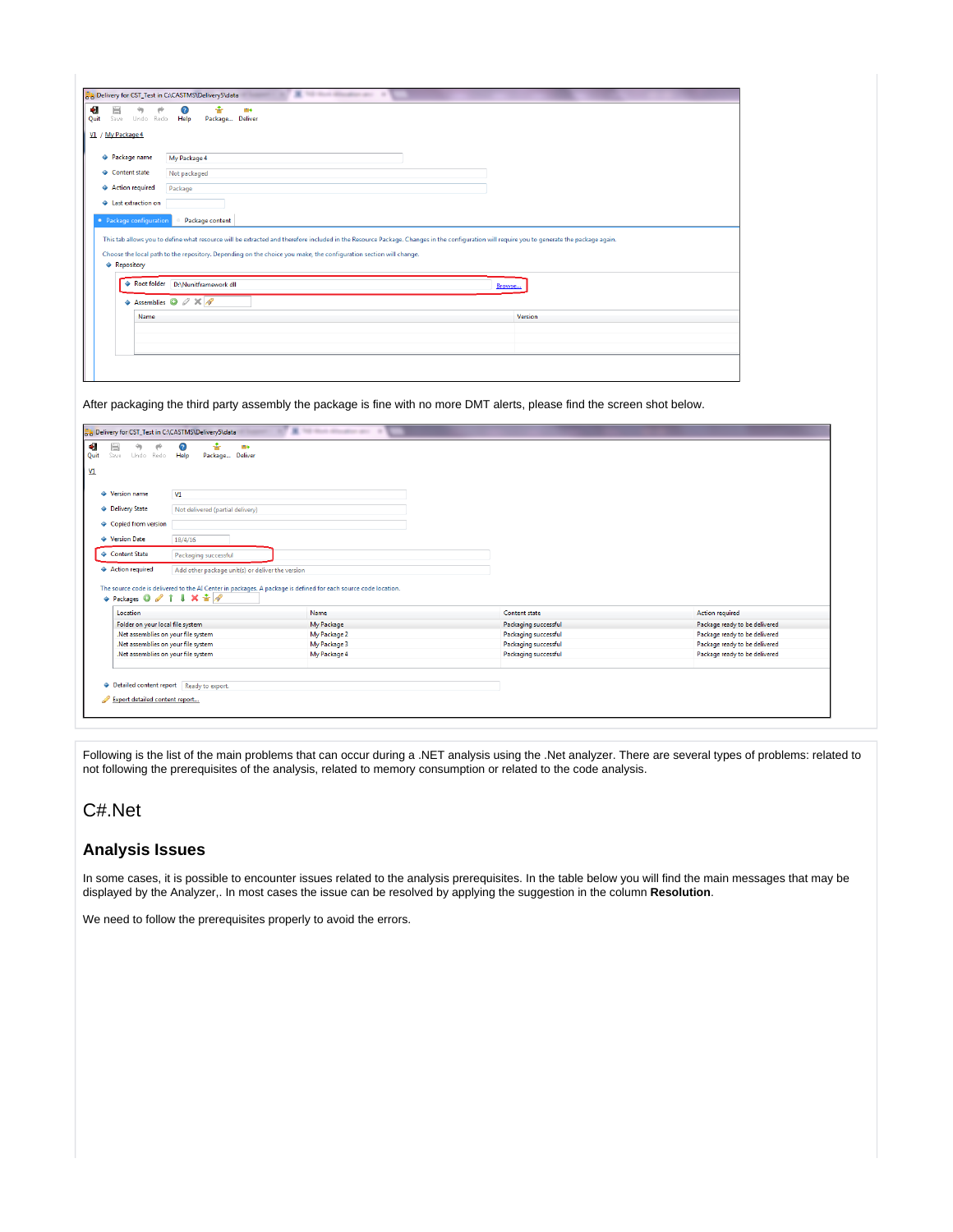| <b>Example</b>                                                                                                                                                                                                                                                         | <b>Description</b>                                                                       | <b>Resolution</b>                                                                                                                                                                                                                                                                                                                    |
|------------------------------------------------------------------------------------------------------------------------------------------------------------------------------------------------------------------------------------------------------------------------|------------------------------------------------------------------------------------------|--------------------------------------------------------------------------------------------------------------------------------------------------------------------------------------------------------------------------------------------------------------------------------------------------------------------------------------|
| Unable to locate the .Net Framework path. The product version of<br>this project is PROJECT_VERSION.                                                                                                                                                                   | The .NET Framework<br>required for the version<br>of the application is not<br>available | Please install the required .Net Framework.                                                                                                                                                                                                                                                                                          |
| Unable to find the technology LANGUAGE for selected projects.                                                                                                                                                                                                          | The technology required<br>for the language of the<br>projects is not available.         | Need to check what all languages customer is<br>analyzing.<br>Check if customer is using any language which is<br>not supported by CAST.                                                                                                                                                                                             |
| No valid input paths specified. Please specify at least one existing<br>project (or website) path on the command line.                                                                                                                                                 | There is no project or<br>website selected.                                              | Select at least a project or a website.                                                                                                                                                                                                                                                                                              |
| None of the selected projects (and/or websites) has its target<br>framework installed. In order to run the analysis, you will need to<br>install the .Net frameworks targeted by the selected projects (and/or<br>websites).                                           | The required .Net<br>Frameworks are not<br>available.                                    | Follow the below page:<br><b>CMS Snapshot Analysis - Run Analyzer - Non</b><br>Fatal Error - DotNet - troubleshooting - None of<br>the selected projects has its target framework<br>installed                                                                                                                                       |
| Bad application configuration because the following file(s) FILES is<br>(are) missing; reinstalling the application might fix the problem.                                                                                                                             | Some of the application<br>files are missing.                                            | Check which application file is missing from the<br>analysis log                                                                                                                                                                                                                                                                     |
| Unable to find any .Net Framework. In order to run the analysis, you<br>will need to install all the .NET framework versions used by the<br>application.<br>To check the installed .net framework, follow this page: How to<br>check if Dot net Framework is installed | The required .Net<br>Frameworks are not<br>available.                                    | If none of the framework is not installed we get<br>this error in the log, so we need to ask to install<br>the correct framework.<br><b>CMS Snapshot Analysis - Run Analyzer - Non</b><br>Fatal Error - DotNet - troubleshooting - None of<br>the selected projects has its target framework<br>installed                            |
| Failed to load metadata dispenser (CODE). Possible reasons are:<br>missing .NET framework 2.0 version or .NET framework 2.0 has<br>been installed after a more recent version.                                                                                         | The metadata dispenser<br>is not available.                                              | This issue comes because of .Net framework not<br>installed at the customer environment.<br>So we need to check the correct target<br>framework and then ask the customer to install<br>the same.<br><b>CMS Snapshot Analysis - Run Analyzer - Fatal</b><br>Error - DOTNet with Core CAST AIP - Failed to<br>load metadata dispenser |

## <span id="page-5-0"></span>**Code Analysis**

During the analysis, issues can appear related to the code. In the table below you will find the main messages that may be displayed by the analyzer:

| <b>Example</b>                                                                                                       | <b>Resolution</b>                                                                                                                                                                                                        |
|----------------------------------------------------------------------------------------------------------------------|--------------------------------------------------------------------------------------------------------------------------------------------------------------------------------------------------------------------------|
| Analyzer internal error.                                                                                             | There could be some file which might not allow the analyzer to proceed further with the analysis,<br>so we need to follow the following page: CMS Snapshot Analysis - Information - Overview of the<br>Dichotomy process |
| While analyzing the source code analyzer failed<br>to parse XML file                                                 | CMS Snapshot Analysis - Run Analyzer - Non Fatal Error - DOTNet with Core CAST AIP -<br>Failed to parse xml file type http w3 org not found                                                                              |
| While computing conversions between an<br>expression and a type, the type of the expression<br>is unexpectedly null. | This is the code issue and need to consult the customer to check the code.                                                                                                                                               |
| Analyzer internal error or performance issue                                                                         | In the source code if we have 0kb or file size greater than 2 MB then we need to remove those<br>files and run the analysis                                                                                              |

In other case get the source code from customer and reproduce the issue, report to R&D. This page provides th[e guidelines on reproducing the issue](https://doc.castsoftware.com/pages/viewpage.action?pageId=148419967).

### <span id="page-5-1"></span>**Memory Issues**

During the analysis, some issues related to memory consumption can occur.

To confirm the memory issue we need to activate the AMT profiling and run the analysis, if CAST rest bytes in more than 1.8GB then it is a memory issue and then we need to follow the below troubleshooting page: